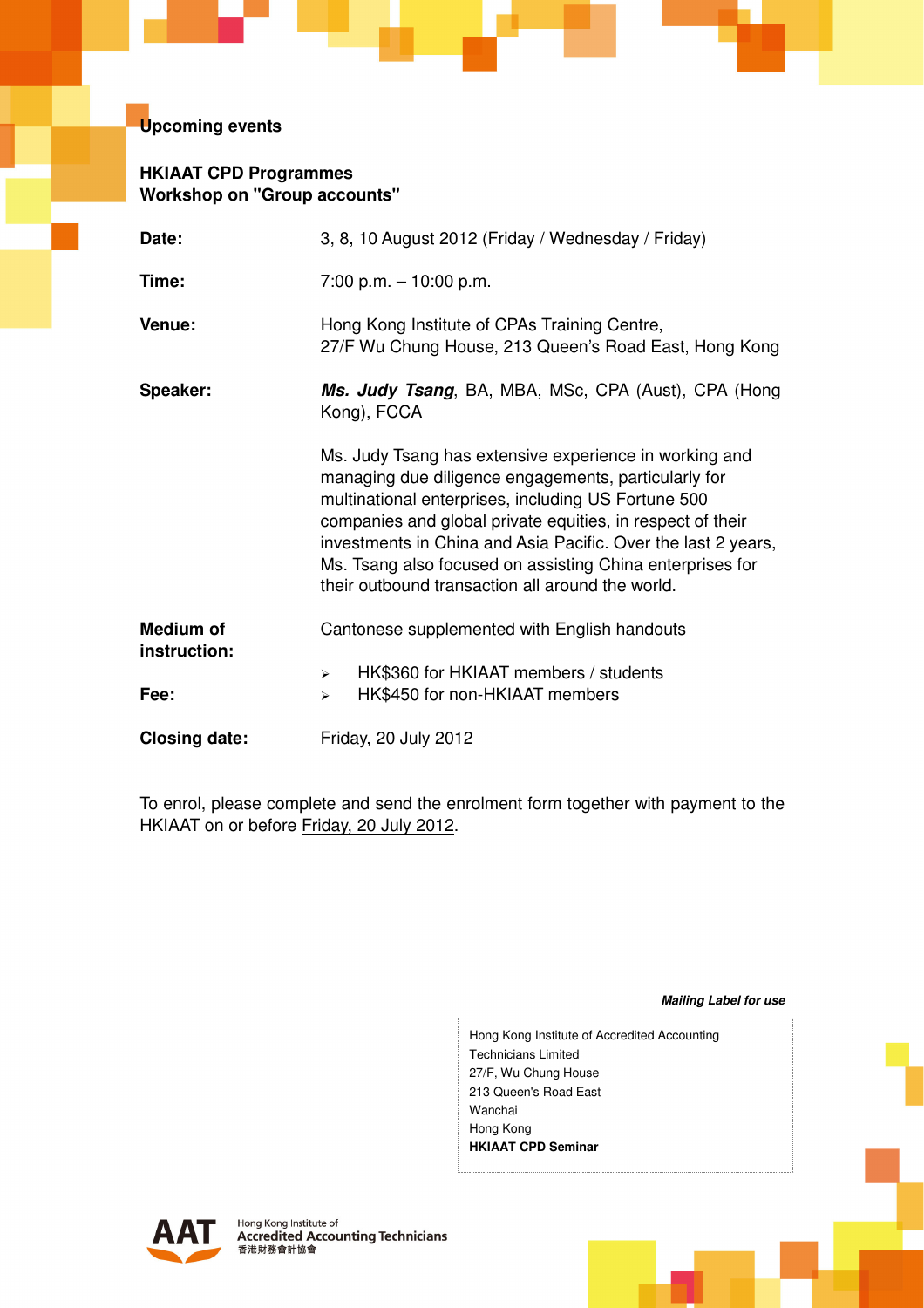## **Course outline**

## **HKFRS 3 – Business Combinations**

- $\triangleright$  Acquisition method to business combination
- $\triangleright$  Goodwill and identifiable assets and liabilities
- > Non-controlling interest
- $\triangleright$  Business combinations achieved in stages
- $\triangleright$  Reverse acquisition

#### **HKAS27 – Consolidated and Separate Financial Statements**

- $\triangleright$  Concept of control, including potential voting rights and special purpose entities
- Consolidation procedures
- $\triangleright$  Acquisitions and disposals of non-controlling interests

#### **HKAS28 – Investment in Associates**

- $\triangleright$  Equity method of accounting
- > Impairment losses
- $\triangleright$  Accounting under the investors' separate financial statements

#### **HKAS31 – Interests in joint ventures**

- $\triangleright$  Form of joint ventures
- $\geq$  Accounting for interests in joint ventures proportionate consolidation and equity method
- $\triangleright$  Accounting under the investors' separate financial statements
- $\triangleright$  Non-monetary contributions by venturers (HK(SIC)-Int 13)